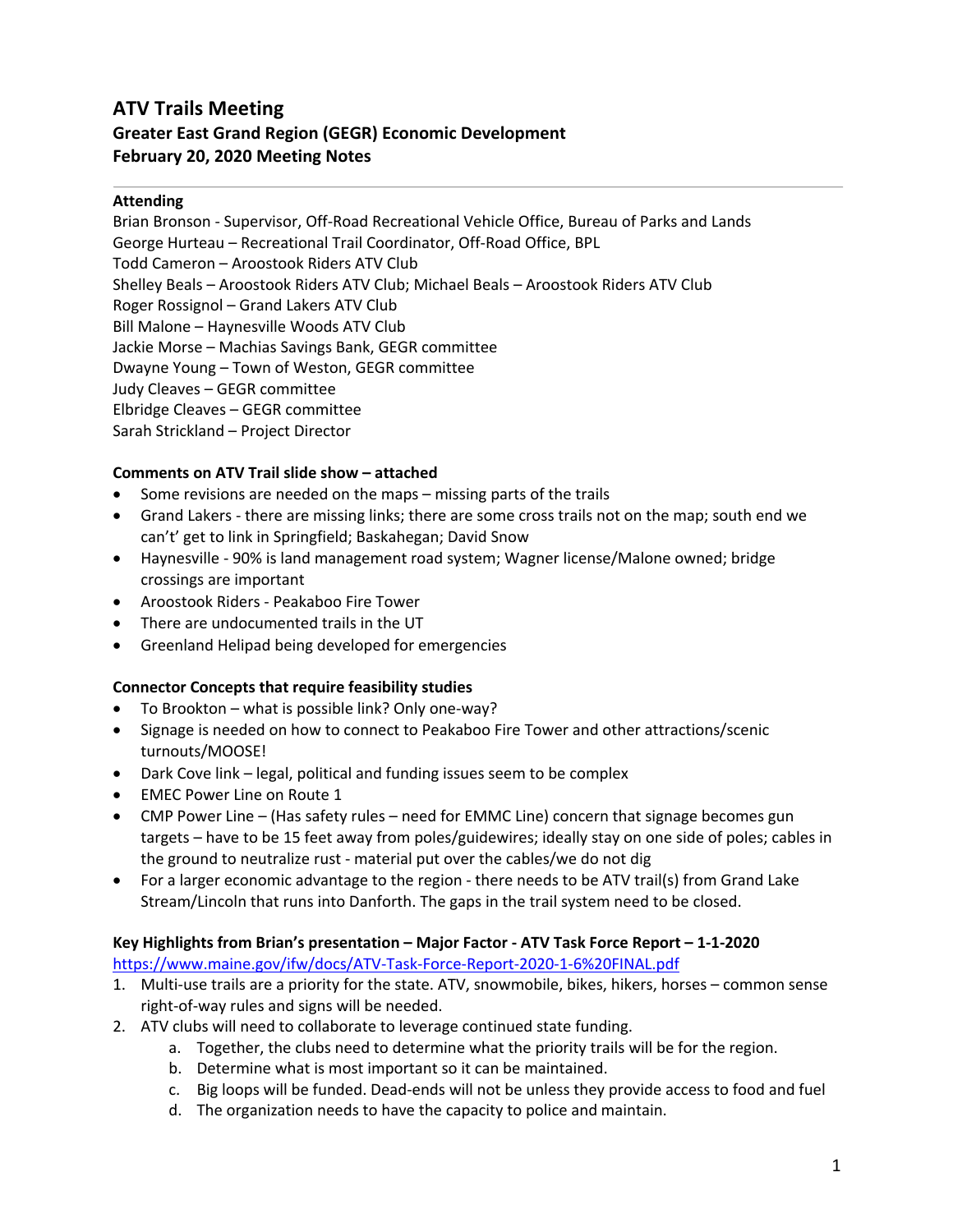- e. There will be third party inspections if not met, the trail will be closed
- f. Which trails could be added for greater connectivity and be part of the main state funded system?
- g. Which trails can be kept but designated as club-only maintenance?
- h. Are there trails that should be discontinued to have a sustainable network for the club? For the region?
- 3. ATV and Snowmobile clubs need to work together
	- a. Let's make the main artery trails the focus
	- b. Camp owners manage and fund connectors there will be more of this.
	- c. Now is the time to make the hard choices to create a sustainable trail system.
- 4. Pending the outcome of current legislation, funds will be available but clubs will need to work together on funding proposals preferably based on a sustainable, regional plan.

# **ATV Guidelines/Rules under revision – Available Soon!**

- Best management practices book being revised. Will be complete soon.
- These practices will need to be followed or the trail will be closed.
- Also revising landowner information and permission forms to make easier to understand.
	- $\circ$  Bottom line "It's all about the landowners"
	- $\circ$  Very important that new landowners not from Maine understand Maine law on liability. Education is key.

# **Trail improvements & Access & Landowner Liability Law**

- Maine law landowners are not liable for recreational accidents
- Exemption goes away if you charge an exclusive membership or the landowner does something malicious
- Camp owner roads owner and association has to authorize to use/crossing (State funded trails are open to the public for whatever uses are authorized – public rights can conflict with private property issues
- Make it clear that the landowner can say how the trail will be used
	- o they want the right to say what the trail will and will not be used for
	- o Ex: they can permit ATVs, but not hikers
	- o The intent is to have this be very clear for every trail
- Easements are usually rights specific and not transferrable by licensor

# **Digital Mapping**

- We need to have trails digital mapping to access by phones. (Many phone aps out there such as OnX Hunt but source and accuracy of data not standardized or updated)
- Paper maps are going by the wayside
- Phone application downloaded beforehand does not need a cell phone signal
- Accuracy depends on where the map comes from best map provider will be the BPL
- A new question for landowners do we have permission to map on paper and electronic use?
- Data has to be accurate and nearly real time to build in seasonal and annual changes in trail locations- ground truthing data; ATV data available from Brian

# **Current Legislation – Your Voice is Needed – In March!**

- When bill is available you will get an announcement.
- Every club needs to contact Legislatures with letter and phone calls
- March Public hearings
- April banquet